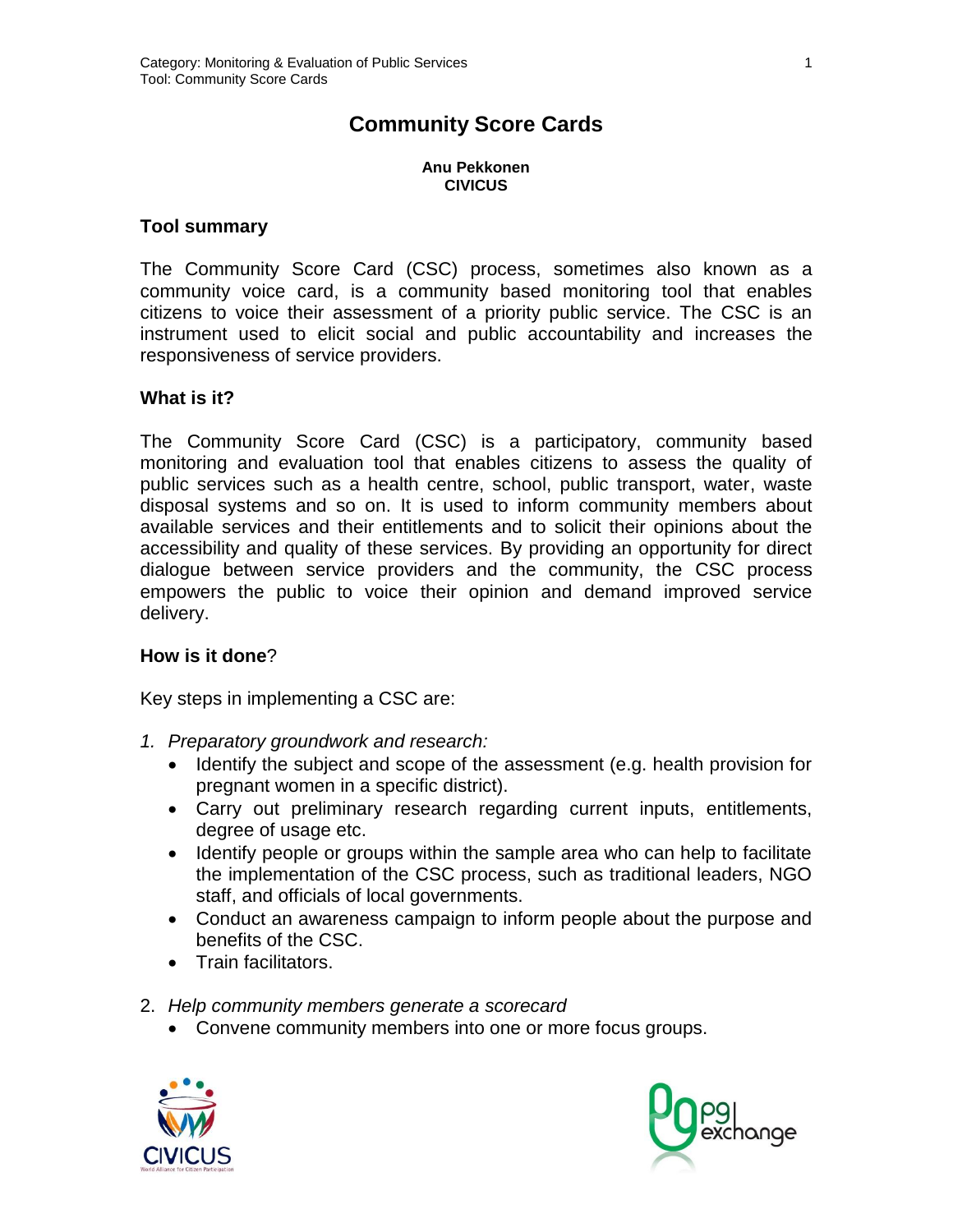- Ask each group to identify performance/quality indicators for the public service in question.
- Ask the group to score each indicator and give reasons for the scores.
- Ask the group to develop their own suggestions on how to improve the service, based on the performance criteria they have identified.

| SI.<br>no.     | Indicators (in order of Score out of<br>importance)      | 100 | Scores after<br>12 months |
|----------------|----------------------------------------------------------|-----|---------------------------|
|                | Attitude of staff                                        | 20  |                           |
| 2              | Affordability of services                                | 50  |                           |
| $\mathbf{3}$   | Availability of medicine                                 | 40  |                           |
| $\overline{4}$ | Distance to health centre                                | 35  |                           |
| 5              | Equal access to the health<br>services for all community | 25  |                           |
|                | members                                                  |     |                           |

A Sample Community Score Card for a Health Centre

- 3. *Help service providers to generate a self-evaluation score card*
	- Hold a brainstorming session with service providers including the management and the staff to develop self-evaluation indicators.
	- Ask the service providers to score each indicator and give reasons for the scores.
	- Invite service providers to discuss and propose possible solutions.
- 4. *Convene an interface meeting between community and service provider*
	- Aided by the facilitators, each focus group presents its scores.
	- Reasons for scores are discussed.
	- Service providers react and give feedback.
	- All participants discuss and potentially agree possible solutions.
- *5. Advocacy and follow-up*
	- Document the process and record score card results in a brief, clear and easily understandable format.
	- Disseminate results through the media and communities.
	- Feed score card results into other policy and advocacy processes.
	- Ensure the implementation and follow-up of the solutions.
	- Take steps to institutionalise the process like for example by supporting community-based organisations and/or service providers to repeat the exercise on an annual or half yearly basis.



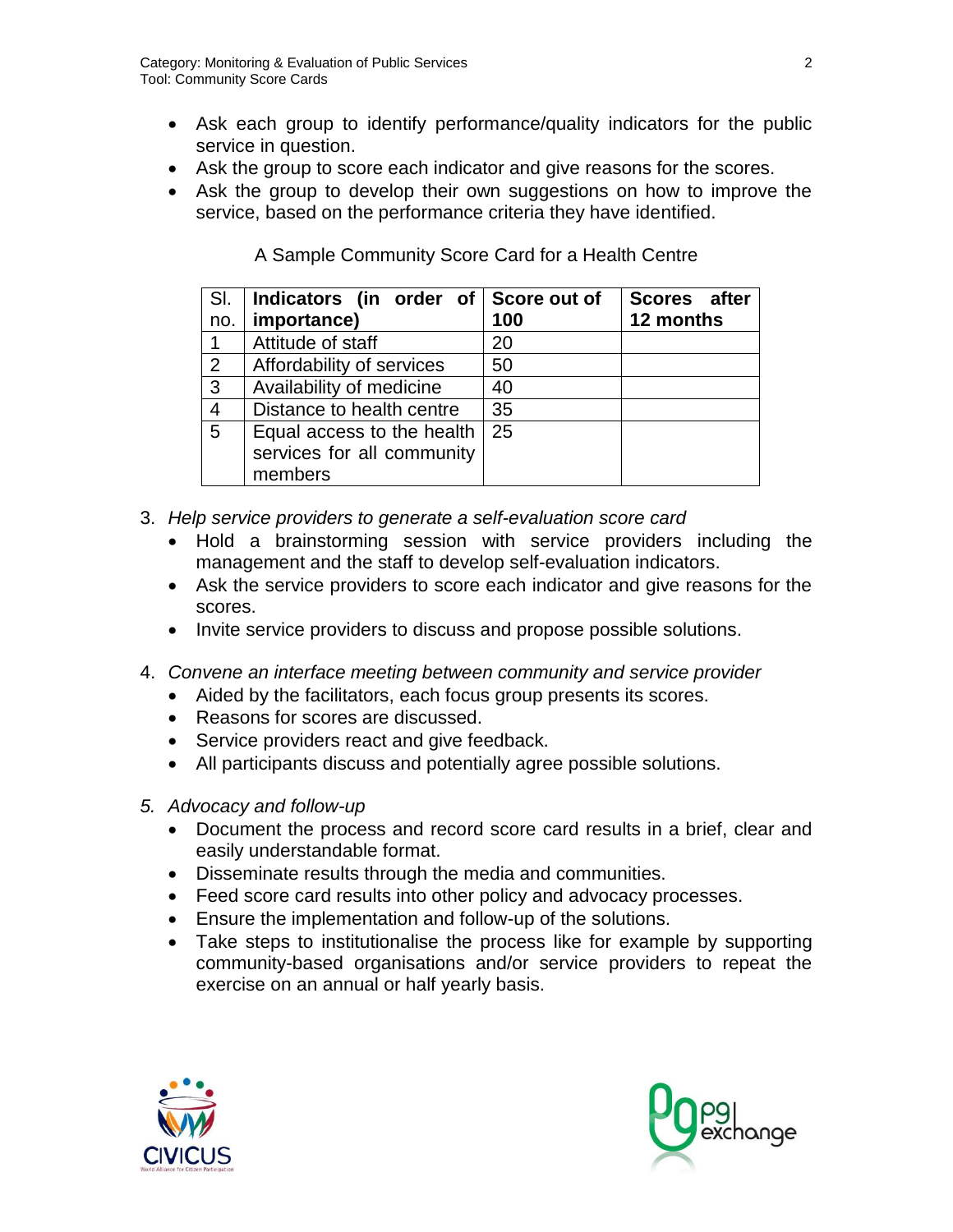## **Benefits**

- Relatively easy to use and flexible in application.
- Strengthens citizen voice and community empowerment.
- Promotes dialogue and consensus building as well as information gathering.
- Establishes mechanisms of direct feedback between users and service providers.
- Enhances confidence in the service provider particularly when the score is high and/or solutions to identified problems are implemented effectively.
- Builds local capacity to hold public sector accountable and to engage effectively in public deliberations on priority issues.
- Generates performance criteria for benchmarking the quality of services that can subsequently be used by community members or the government for ongoing monitoring and evaluation.

### **Challenges and lessons**

- Service providers and policy makers may feel threatened by the CSC initiative. It is therefore important to engage them from the very beginning and sensitizing them to the values and practical benefits of people's participation in service delivery assessment. It can also be useful to invite service providers and/or local officials to participate in training workshops and learning sessions about the CSC process.
- It is not quaranteed that service providers/government officials will be receptive to the problems identified by 'common' people and their suggestions for change. Some strategies for mitigating this problem are to: highlight both strengths and weaknesses emerging from score card findings; prepare adequately and facilitate effectively to ensure that interface meetings are rather constructive than confrontational; and focus not only on problems but also on solutions and proposals.
- Service providers at local level do not always have the capacity or leverage to make decisions or implement change. It is therefore important that senior officials and decision makers are also involved in feed back loop and interface.
- It is important to help community members develop an understanding of the constraints faced by service providers, so as to avoid creating unrealistically high expectations.
- There is a risk that the CSC process could result in disillusionment on the part of community members and service providers if proposed solutions



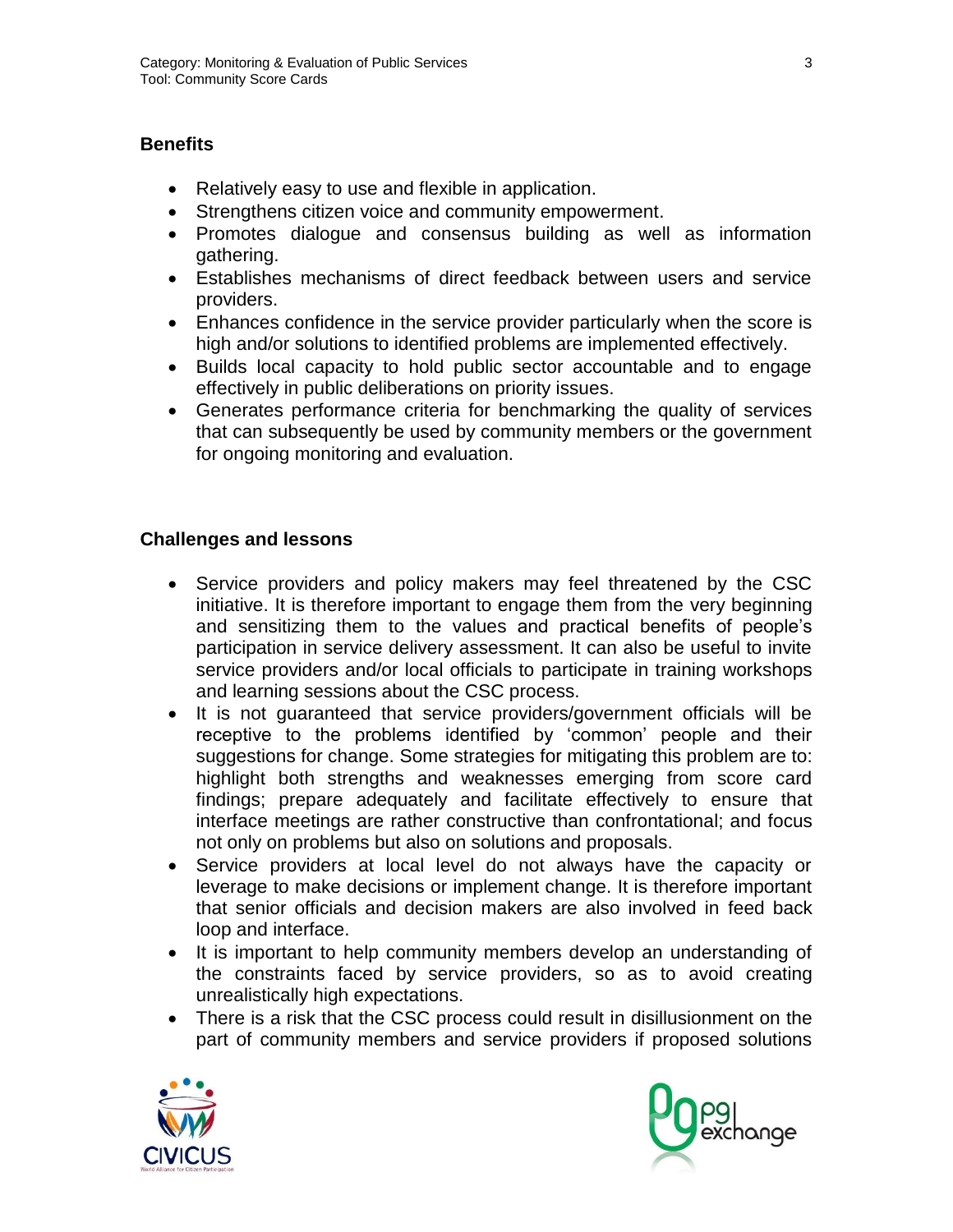are not implemented or if subsequent assessments do not find any positive change.

 The effective implementation of a CSC requires a combination of: an understanding of the local socio-political governance context; a technically competent intermediary to facilitate the process; a strong public awareness and information dissemination campaign to ensure effective community participation; participation/buy-in of the service provider;, and coordinated follow up.



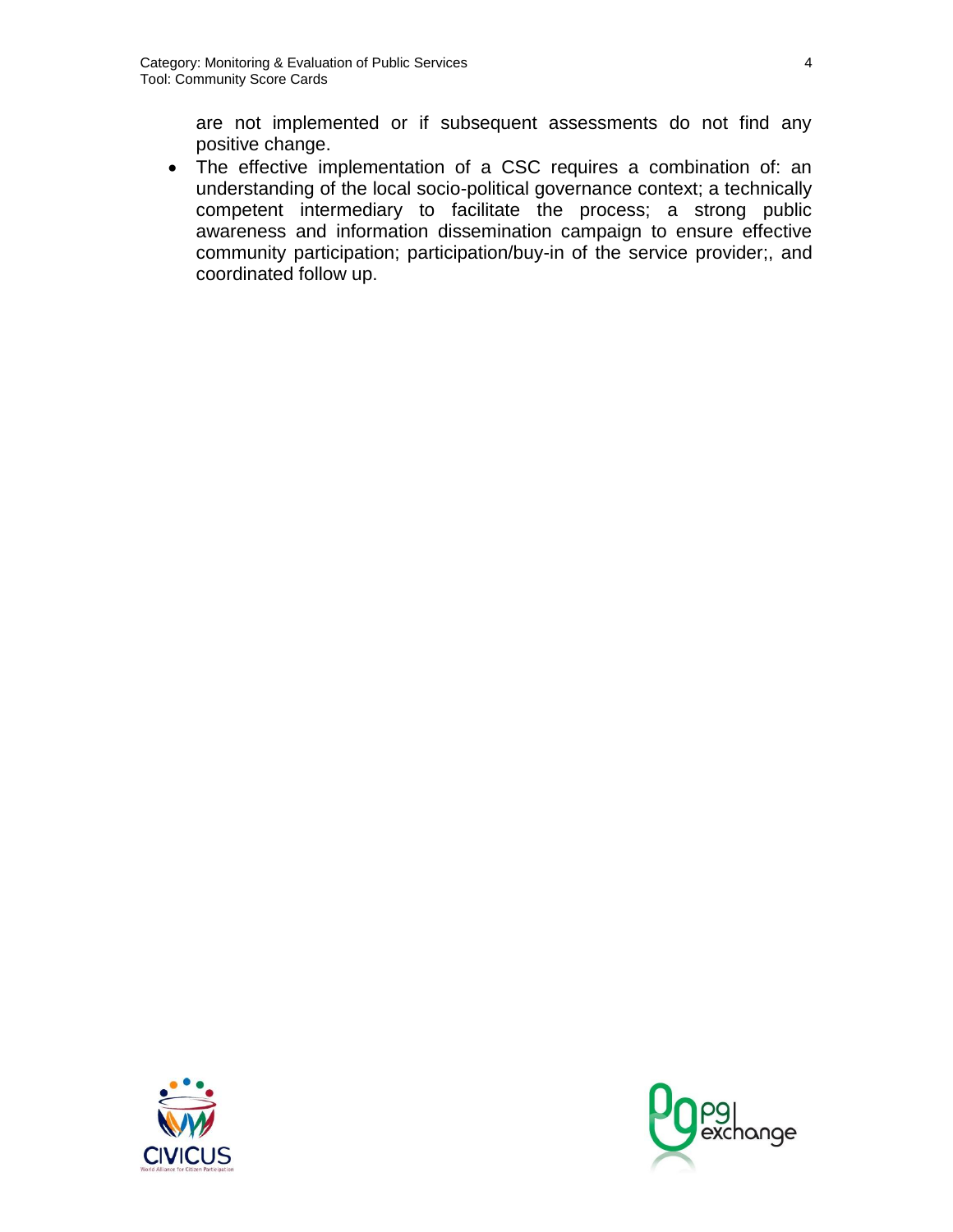### **Key resources**

Community Score Card & Citizen Report Card: Participation and Civic Engagement section of the World Bank website

http://web.worldbank.org/WBSITE/EXTERNAL/TOPICS/EXTSOCIALDEVELOP MENT/EXTPCENG/0,,contentMDK:20507680~pagePK:148956~piPK:216618~th eSitePK:410306,00.html

**The web link provides a comparison of concept and methodology between** CSC and Citizen Report Card while listing many links to other useful resources

Janmejay Singh and Paramesh Shah. Community Score Card Process: A Short Note on General Methodology and Implementation. World Bank.

[http://siteresources.worldbank.org/INTPCENG/1143333-](http://siteresources.worldbank.org/INTPCENG/1143333-1116505690049/20509286/comscorecardsnote.pdf) [1116505690049/20509286/comscorecardsnote.pdf](http://siteresources.worldbank.org/INTPCENG/1143333-1116505690049/20509286/comscorecardsnote.pdf)

 This article gives a concise introduction to the Community Scrore Card Process while also delineating differences between the CSC and the Citizen Report Card

Robinson Orozco Associates, Canada: Steps in a Community Score Card **Process** 

<http://www.roboroz.ca/scorecard/steps.html>

 This webpage describes seven steps involved in a Community Card Score process

The Community Score Card Approach for Performance Assessment: Pro Net North's Experience. A Water Aid Ghana briefing Paper (2004).

[http://www.wateraid.org/documents/plugin\\_documents/communityscorecarding.pdf](http://www.wateraid.org/documents/plugin_documents/communityscorecarding.pdf)

 The article describes Pro Net North's experience of implementing a CSC process in five communities of Wa in Upper West region of Ghana while also giving a short introduction to the CSC methodology.



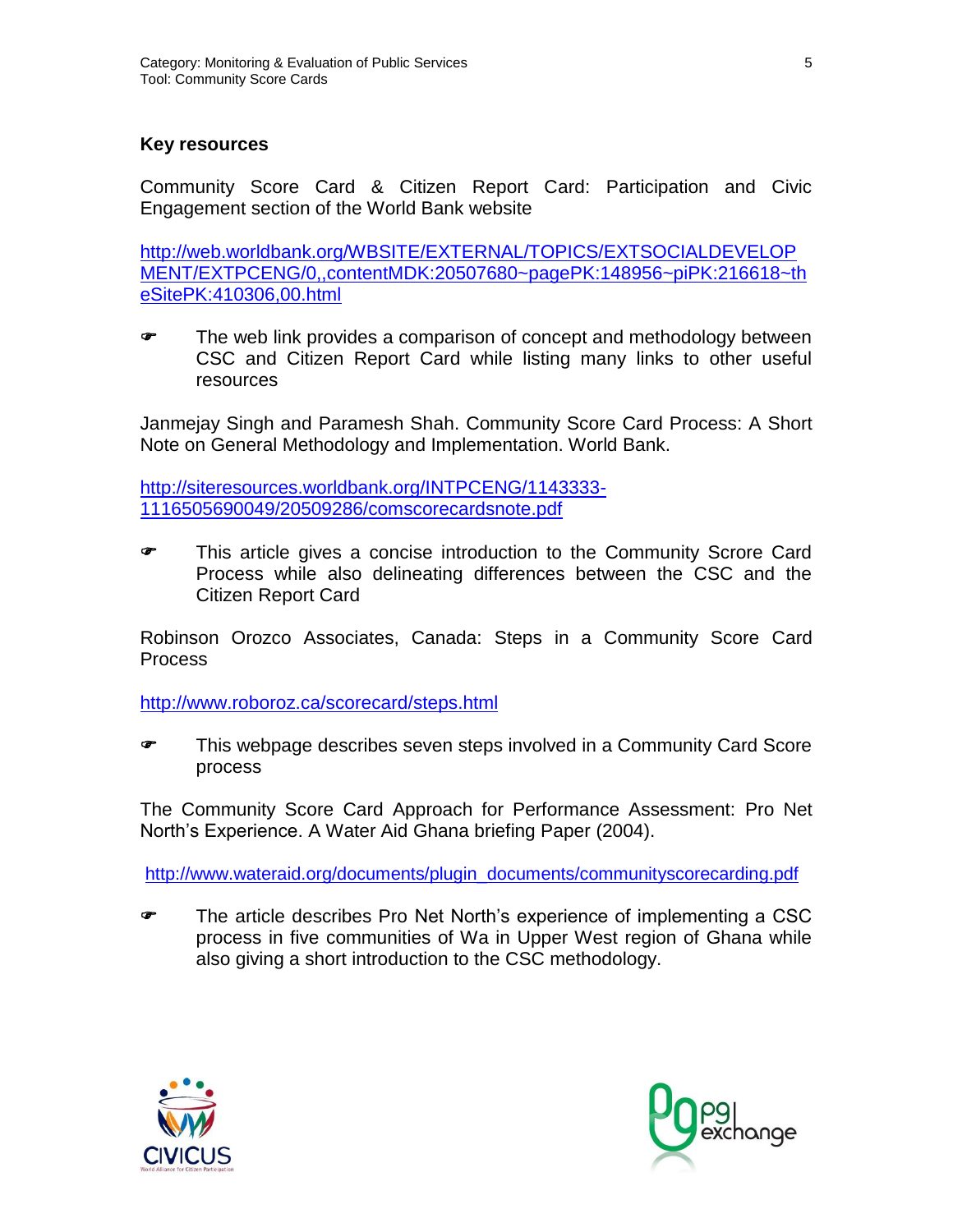The Organization for Social Science Research in Eastern & Southern Africa, Rwanda branch: Pilot projects on Citizen Report & Community Score Cards on health & education services, in Rwanda (2005).

[http://www.ansa](http://www.ansa-africa.net/uploads/documents/publications/Rwanda_Citizen_Report_Community_Score_Card2006.pdf)[africa.net/uploads/documents/publications/Rwanda\\_Citizen\\_Report\\_Community\\_](http://www.ansa-africa.net/uploads/documents/publications/Rwanda_Citizen_Report_Community_Score_Card2006.pdf) [Score\\_Card2006.pdf](http://www.ansa-africa.net/uploads/documents/publications/Rwanda_Citizen_Report_Community_Score_Card2006.pdf)

 This 127 page report, downloadable in pdf format gives a detailed description of the methodology of both CRC and CSC implemented to assess the quality of health and education services. The study covered 8 districts across 4 provinces of Rwanda with a sample size of 707 households.

### **Supplementary resources**

Bosnia and Herzegovina: Social Accountability Capacity Building Program-Social Audit of local governance. Qualitative Research, Version 3. Prism Research (2006)

[http://siteresources.worldbank.org/INTSOCACCDEMSIDEGOV/Resources/Prism](http://siteresources.worldbank.org/INTSOCACCDEMSIDEGOV/Resources/Prism_SocialAuditofLGinBiH_QualitativeReport.pdf) [SocialAuditofLGinBiH\\_QualitativeReport.pdf](http://siteresources.worldbank.org/INTSOCACCDEMSIDEGOV/Resources/Prism_SocialAuditofLGinBiH_QualitativeReport.pdf)

**EXED:** Community Score Cards are typically used to assess a specific public service. Whereas under the Social Accountability Capacity Building Program in Bosnia and Herzegovina, as the report describes, the CSC methodology was used to evaluate and compare four local governments.

City Government of Johannesburg, South Africa: City Score Cards (2006)

<http://www.joburg-archive.co.za/2004/budget/ch6.pdf>

 Community score cards have most been used in rural areas, since the process relies on the use of a clearly demarcated cluster of people, i.e. 'community', as the unit of analysis. However, this web link provided information on application of CSC methodology by the city government of Johannesburg in South Africa to generate citizen driven City Score Cards.



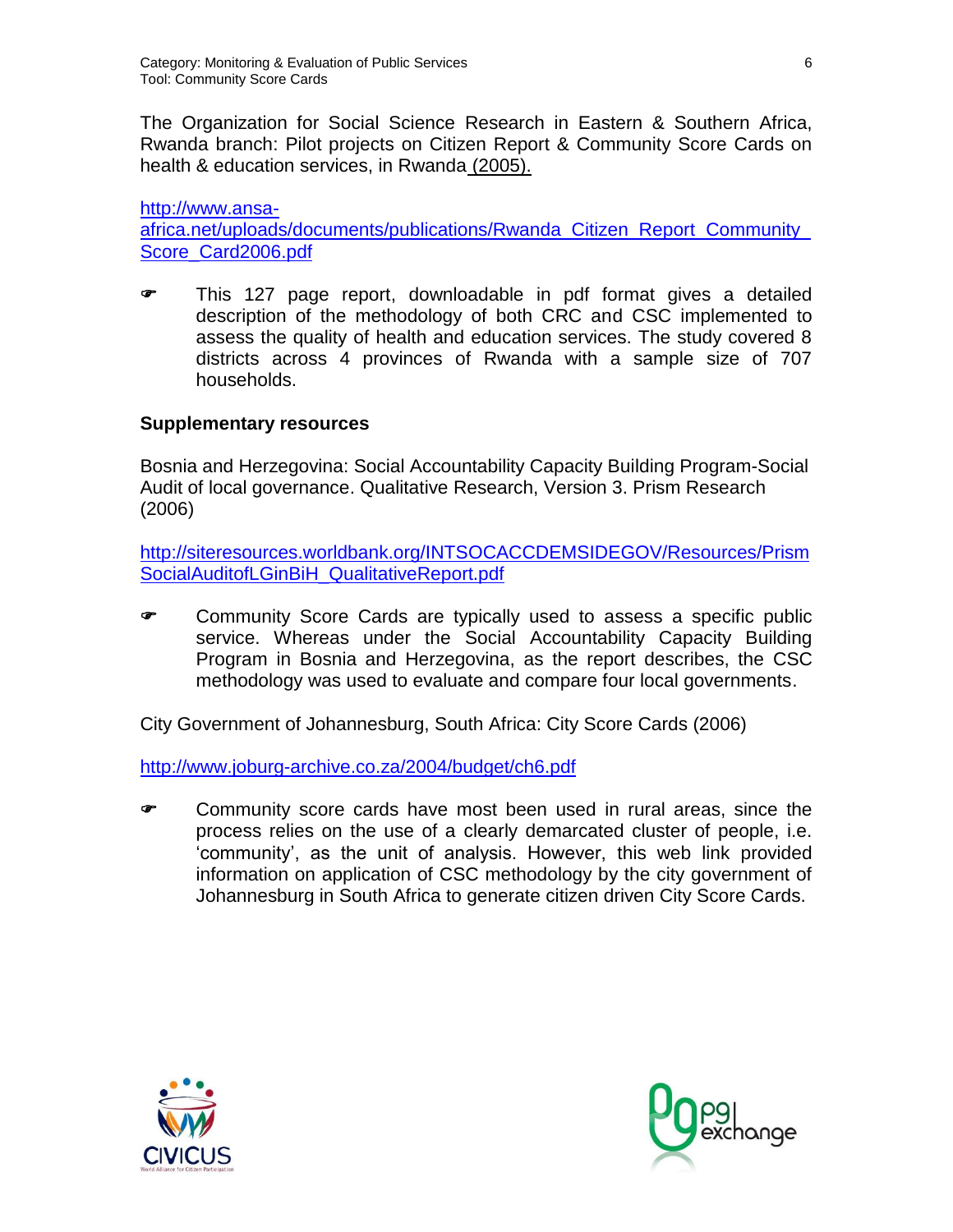### **Case studies**

#### *CSC of rural health centres in Malawi*

[CARE Malawi](http://pqdl.care.org/pv_obj_cache/pv_obj_id_6BC6F7A91037B12141EC87C038894738523D0400) was the first to use CSCs to assess rural health centres. The central objective of the project was to improve the provision of health services to the rural poor through the empowerment of user communities. Evidence shows significant improvement attributable to the implementation of the CSC process.

*CSC in Gambia for monitoring the effectiveness of poverty reduction stretagy* Community Score Cards have been used in Gambia to monitor the effectiveness of the national poverty reduction strategy The CSC process was carried out in two priority sectors – health which received an overall satisfaction rating of less than 30 % and education where teachers received more than 70% approval ratings in all regions but school facilities received only 40% approval ratings. Both processes created awareness of the situation, promoted better understanding of the strengths and weaknesses of the service providers and ultimately empowered the community to give more input into local-level service delivery processes. For more information visit:

<http://siteresources.worldbank.org/INTPCENG/Resources/CSC+Gambia.pdf>

### *Improving health services through CSCs in Andhra Pradesh, India*

The Center of Good Governance, Hyderabad, in partnership with the World Bank-sponsored Andhra Pradesh Rural Poverty Reduction Project (APRPRP), undertook a pilot project in March 2006 which the community score card (CSC) was applied to assess the performance of two primary health centers (PHCs) in two Mandals of Visakhapatnam District, Andhra Pradesh, in the context of primary health care service delivery. The CSC brought about the he disparity between community evaluation and self evaluation of staff on a number of parameters such as staff behavior, medicine dispensing, quality of infrastructure, availability of medical staff etc.

The encouraging results from the pilot have led the Society for Elimination of Rural Poverty (SERP), the APRPRP Project Management Unit, to scale up the CSC to all health Mandals. Proactive community participation in health activities has enabled SERP to introduce several other community-managed health interventions, most of which have been now institutionalized through the issuance of operational guidelines by the Health Department of the Government of Andhra Pradesh. For more information visit:

[http://www.sasanet.org/documents/Newreport/AP/Case1\\_Andhra%20Pradesh\\_S](http://www.sasanet.org/documents/Newreport/AP/Case1_Andhra%20Pradesh_SAc_CSC%20Health_August%202007.pdf) [Ac\\_CSC%20Health\\_August%202007.pdf](http://www.sasanet.org/documents/Newreport/AP/Case1_Andhra%20Pradesh_SAc_CSC%20Health_August%202007.pdf)